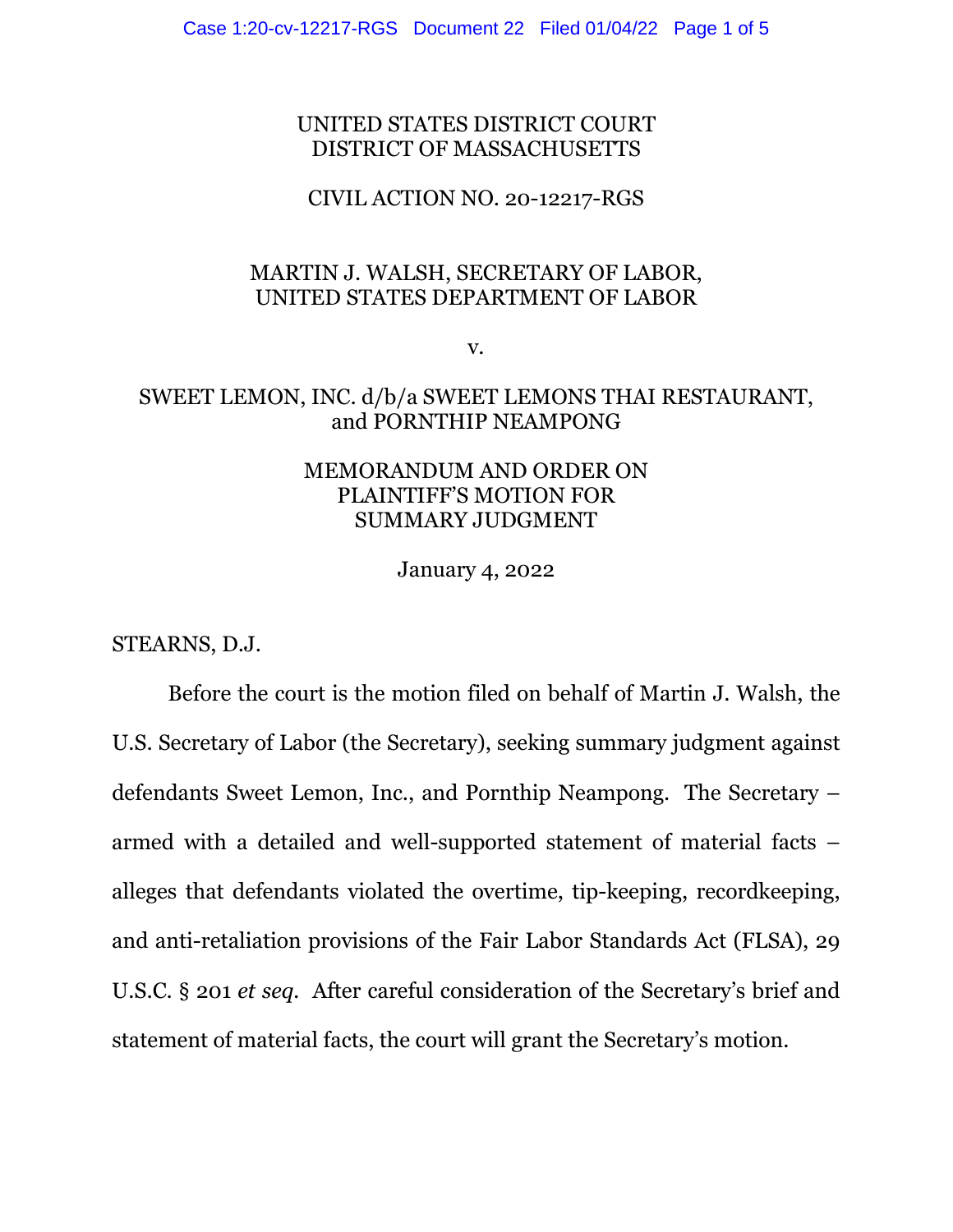Local Rule 56.1 states that "[m]aterial facts of record set forth in the statement required to be served by the moving party will be deemed for purposes of the motion to be admitted by opposing parties unless controverted by the statement required to be served by opposing parties." Despite the court's order giving defendants to December 31, 2021, to file their opposition to the Secretary's dispositive motions, *see* Dkt # 13, neither has. Accordingly, the factual assertions presented by the Secretary in his statement of material facts will be considered admitted for the purposes of this motion.

"Summary judgment is warranted if the record, construed in the light most flattering to the nonmovant, 'presents no genuine issue as to any material fact and reflects the movant's entitlement to judgment as a matter of law.'" *Lawless v. Steward Health Care Sys., LLC*, 894 F.3d 9, 21 (1st Cir. 2018), quoting *McKenney v. Mangino*, 873 F.3d 75, 80 (1st Cir. 2017). On the present record, given the absence of any genuine dispute of material fact, the Secretary is entitled to compensatory damages, liquidated damages, and injunctive relief. The court will briefly discuss the Secretary's request for punitive damages, an unsettled issue in the First Circuit regarding retaliation claims under the FLSA.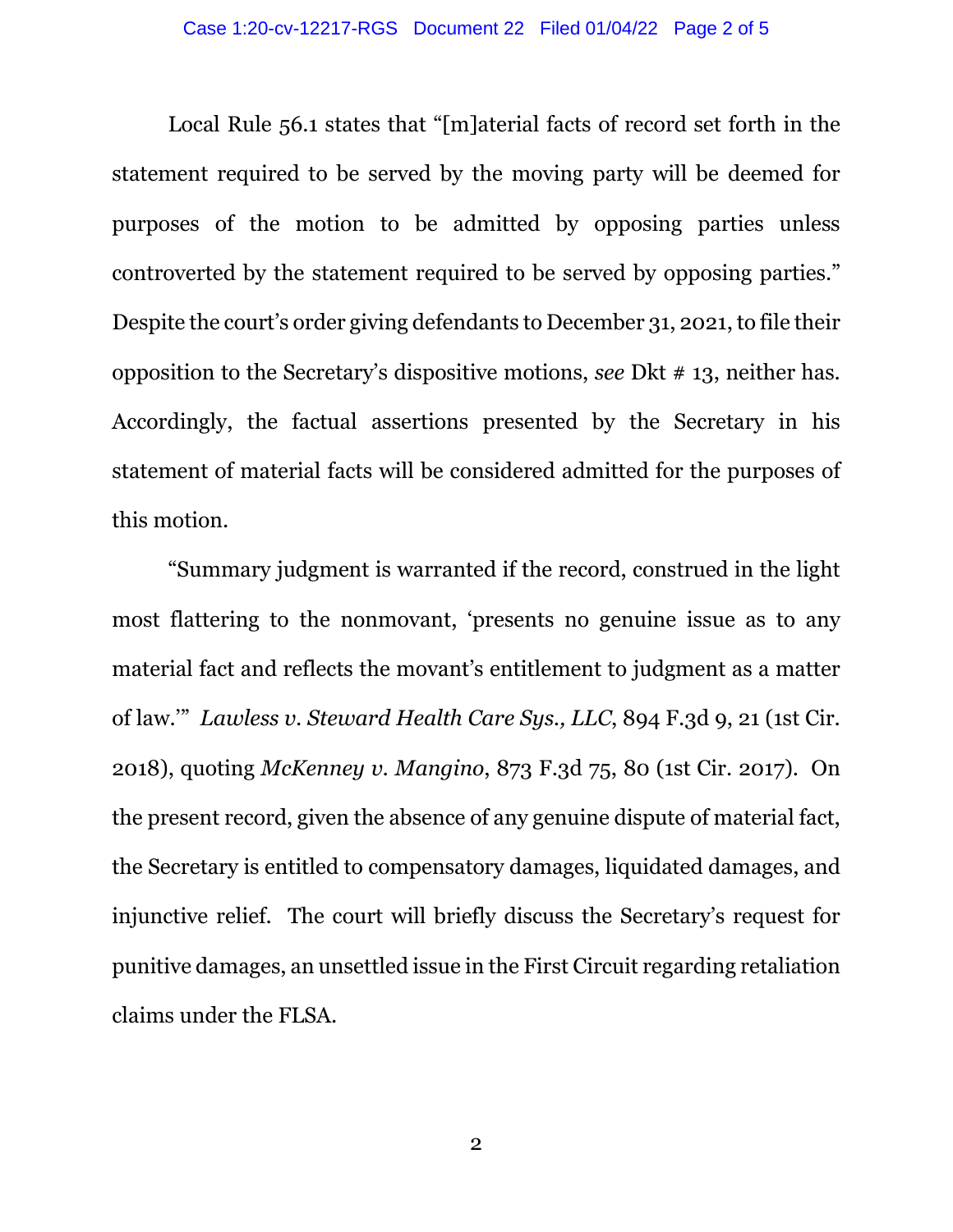Section 16(b) of the FLSA provides that any employer who unlawfully retaliates against an employee in violation of 29 U.S.C § 215(a)(3) (section  $15(a)(3)$  "shall be liable for such legal or equitable relief as may be appropriate to effectuate the purposes of" the anti-retaliation provision. 29 U.S.C. § 216(b). As the Secretary points out, several courts – including this one – have concluded that punitive damages are available in cases involving egregious violations of section 15(a)(3). *See, e.g.*, *Travis v. Gary Cmty. Mental Health Ctr., Inc.*, 921 F.2d 108, 111-112 (7th Cir. 1990) ("'[L]egal' relief [is] a term commonly understood to include compensatory and punitive damages."); *Scalia v. JKA Constr., Inc.*, No. 20-cv-11944-RGS, Dkt # 44 (D. Mass. June 29, 2021) (awarding punitive damages in section 15(a)(3) claim against defaulted defendants). This result is consistent with the First Circuit's allowance of punitive damages in cases involving the willful or wanton violation of a plaintiff's statutory or constitutional rights. *See McDonough v. City of Quincy,* 452 F.3d 8, 24 (1st Cir. 2008) (punitive damages may be appropriately awarded in employment discrimination cases in which the employer is shown to have been acting in knowing violation of federal law); *Che v. Mass Bay Transp. Auth.*, 342 F.3d 31, 41 (1st Cir. 2004) ("[A]cts of intentional discrimination are just the sort of conduct that punitive damages are aimed to deter."). *Cf. CEH, Inc. v. F/V Seafarer*, 70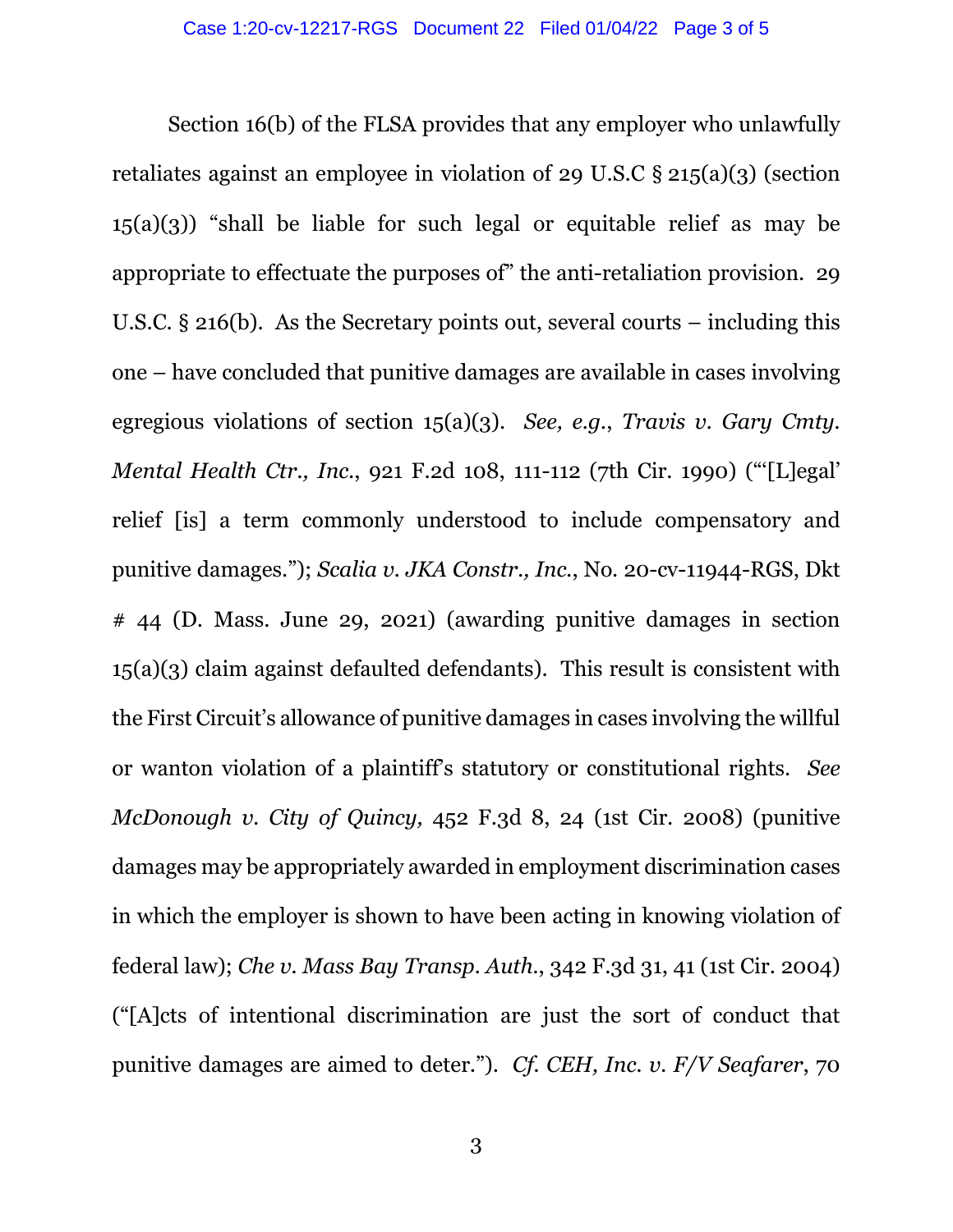F.3d 694, 699 (1st Cir. 1995) ("[P]unitive damages have long been recognized as an available remedy in general maritime actions where defendant's intentional or wanton and reckless conduct amounted to a conscious disregard of the rights of others.").

The court agrees with the Secretary that the First Circuit's Title VII jurisprudence is instructive for the purposes of determining the availability of punitive damages awards in the FLSA context. *See Serapion v. Martinez*, 119 F.3d 982, 985 (1st Cir. 1997) ("We regard Title VII, ADEA, ERISA, and FLSA as standing *in pari passu* and endorse the practice of treating judicial precedents interpreting one such statute as instructive in decisions involving another."). Punitive damages are available under Title VII where an employer engages in intentional discrimination "with malice or reckless indifference to *the plaintiff's federally protected rights*." *Che*, 342 F.3d at 41, quoting *Kolstad v. Am. Dental Ass'n*, 527 U.S. 526, 534 (1999) (emphasis in original). "[W]hen an employer retaliates against an employee because the employee engages in conduct that is protected by well-established federal civil rights statutes, a [factfinder] could . . . fairly infer that the employer harbored malice or indifference towards those civil rights." *Id.* at 41-42.

Here, there is no dispute that defendants retaliated against their employees by instructing certain servers to sign false statements about their